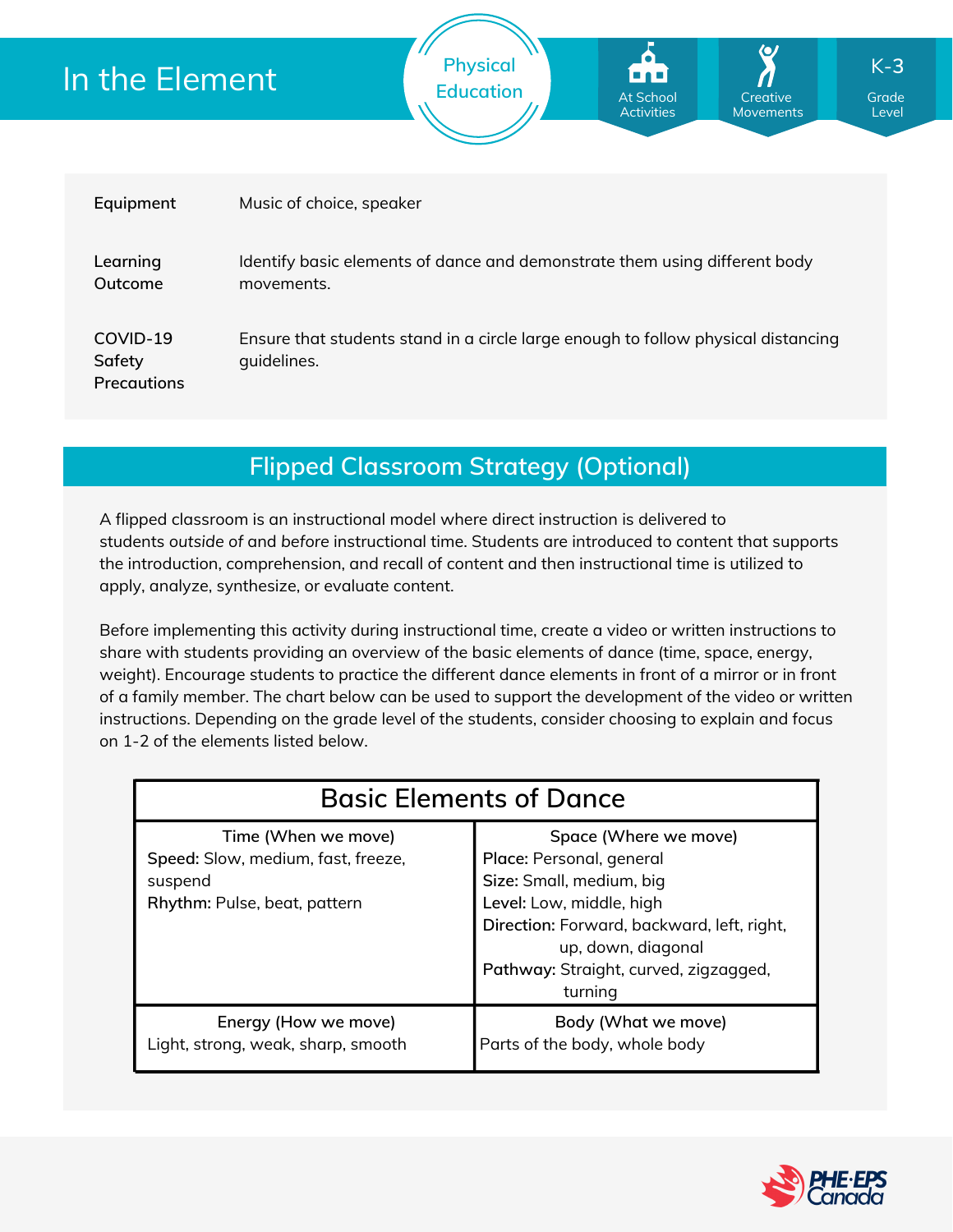

**Activity Description**

Introduce and demonstrate the basic elements of dance using the chart to support you. If utilizing a flipped classroom approach, remind students to apply what they learned or reviewed in the video or document.

For younger grades, ask students to form one large circle at an appropriate distance from each other. Start the music encouraging students to move their body as they would like within their space. At different times, call out an element of dance and ask students to demonstrate how to move their body. Continue calling out different elements and having students demonstrate them. Consider changing songs throughout the activity. To challenge students, consider calling out two different elements to demonstrate (e.g., slow and big, etc.).

For older grades, divide the class into groups of 5-6 students. Ask each group to form a circle an appropriate distance from each other. Start the music, encouraging students to move their body as they would like within their space. Call out an element of dance and one student in each group moves to the center of the circle to perform a dance movement demonstrating this element. Once the student performs the move in the middle, the other students in the group copy the movement. Students take turns moving into the middle of the circle and demonstrating the elements of dance as they are called out. To challenge students, consider calling out two different elements to demonstrate (e.g., slow and big, etc.).

## **Physical Education Competencies Reflection Questions**



### **MOVE**

**Develop psychomotor skills, tactics, and strategies that facilitate a variety of physical activities across diverse environments.**



### **THINK**

**Develop cognitive skills and strategies for a variety of movement contexts that facilitate critical thinking, decision making, and problem solving.**



### **FEEL**

**Develop affective skills and strategies that facilitate healthy and safe relationships with themselves, with others, and with their environment.**



### **ACT**

**Practice behaviour skills and strategies that facilitate movement competence and confidence.**



Reflection is important to support learning during physical education. Consider asking students the reflection questions below and discuss the answers together.

- *How can different elements can be used to convey feelings (e.g., sharp movements can convey anger, freeze movements can convey fear, etc.).*
- *Which dance element was the easiest for you to perform? Hardest?*



Level

K-**3**